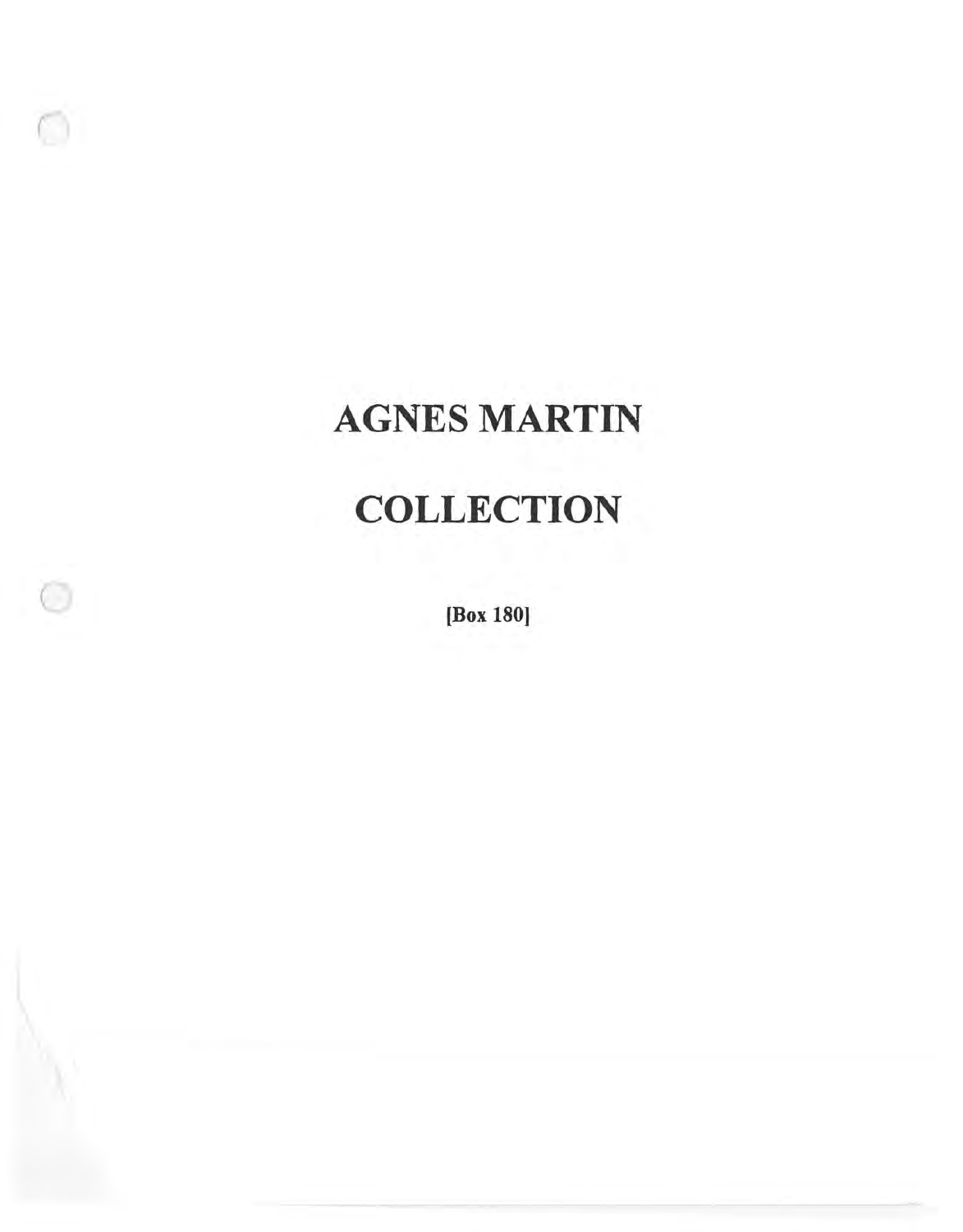#### **Table of Contents**

C

| Section IV. Articles: Newspapers and Magazines |  |
|------------------------------------------------|--|
|                                                |  |

[See Box 180]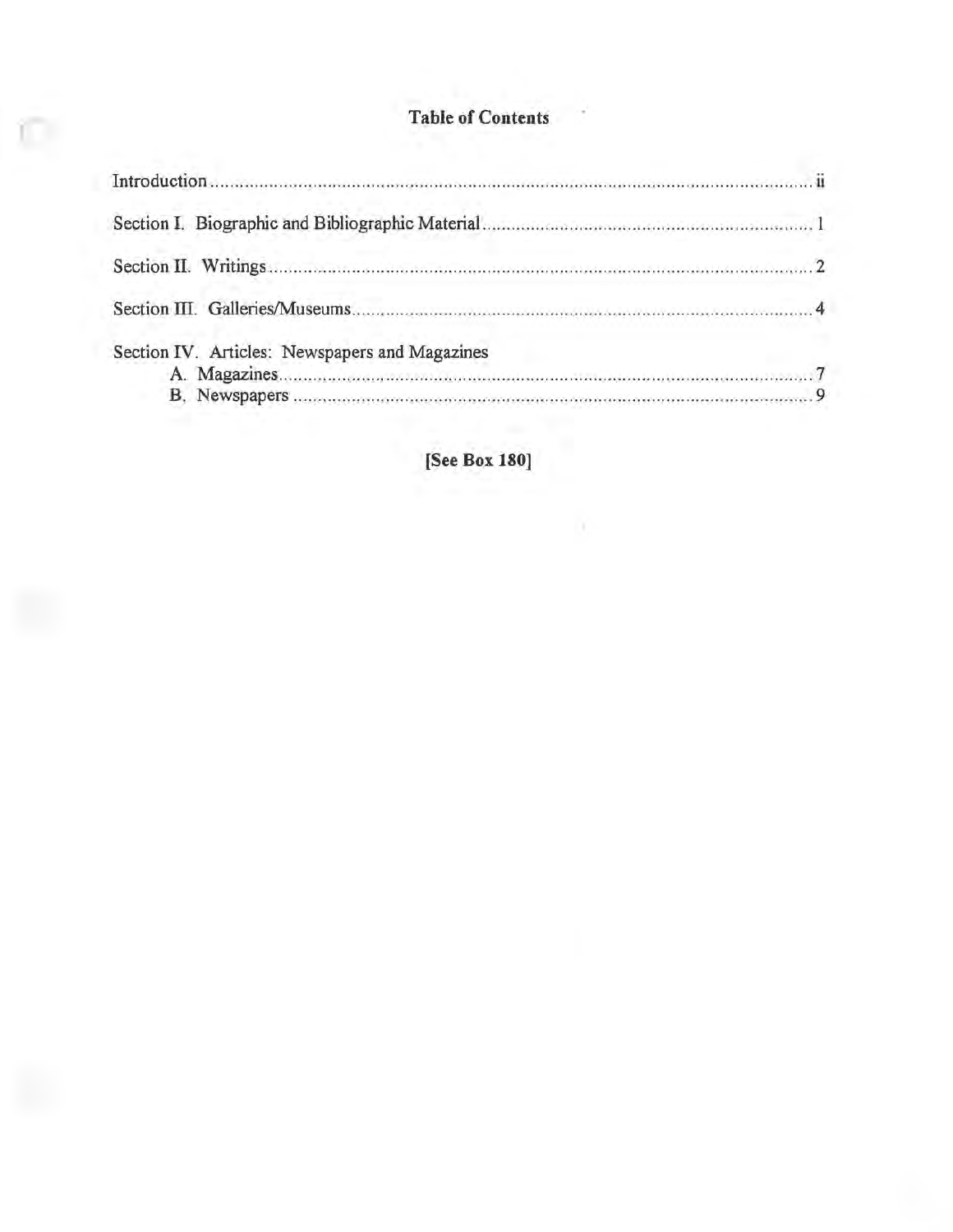## *CONTRACTE CONTRACTE CONTRACTE CONTRACTE CONTRACTE CONTRACTE CONTRACTE CONTRACTE CONTRACTE CONTRACTE CONTRACTE CONTRACTE CONTRACTE CONTRACTE CONTRACTE CONTRACTE CONTRACTE CONTRACTE CONTRACTE CONTRACTE CONTRACTE CONTRACTE*

Agnes Martin [herein AM] who at the time of the establishment of this archive collection [February 2002] is living in Taos, was born in Maklin, Saskatchewan, Canada on March 22, 1912. She moved to the United States in 1932 or 1931 - the date remains unclear - and had her first art show at Harwood Museum in Taos in July 1947.

She attended various American Universities, receiving a Bachelor of Arts and a Master of Fine Arts from Columbia University. In 1940 she became an American citizen. She lived periodically in New York City, Portland, Oregon, and New Mexico from the early '40s until the mid ' 50s, and became a permanent resident of New Mexico in 1954. In 1968 she built an adobe and log house on a mesa near Cuba. From 1977 to 1992 she lived in Galisteo, then moved to Taos.

Her works in oils hang in museums throughout the world, describing them mostly as modern realism. A more appropriate description of her work might be simply to call it linear abstract or minimalist abstract.

A catalog of her works was published in 1992 under the auspices of the Whitney Museum of Art in New York City. It contains photographs of a vast number of her works in connection with a series of exhibitions at the Whitney, the Milwaukee Art Museum, the Center for the Fine Arts in Miami, the Contemporary Arts Museum in Houston, Texas, and the Museum Nacional etc. in Madrid from November 1992 to February 1994. It contains selected writings of the artist and an extended essay by Barbara Haskell. The book can be found in the Library of the Museum of Fine Arts under the title Agnes; call letters 759.13 MAR 1992.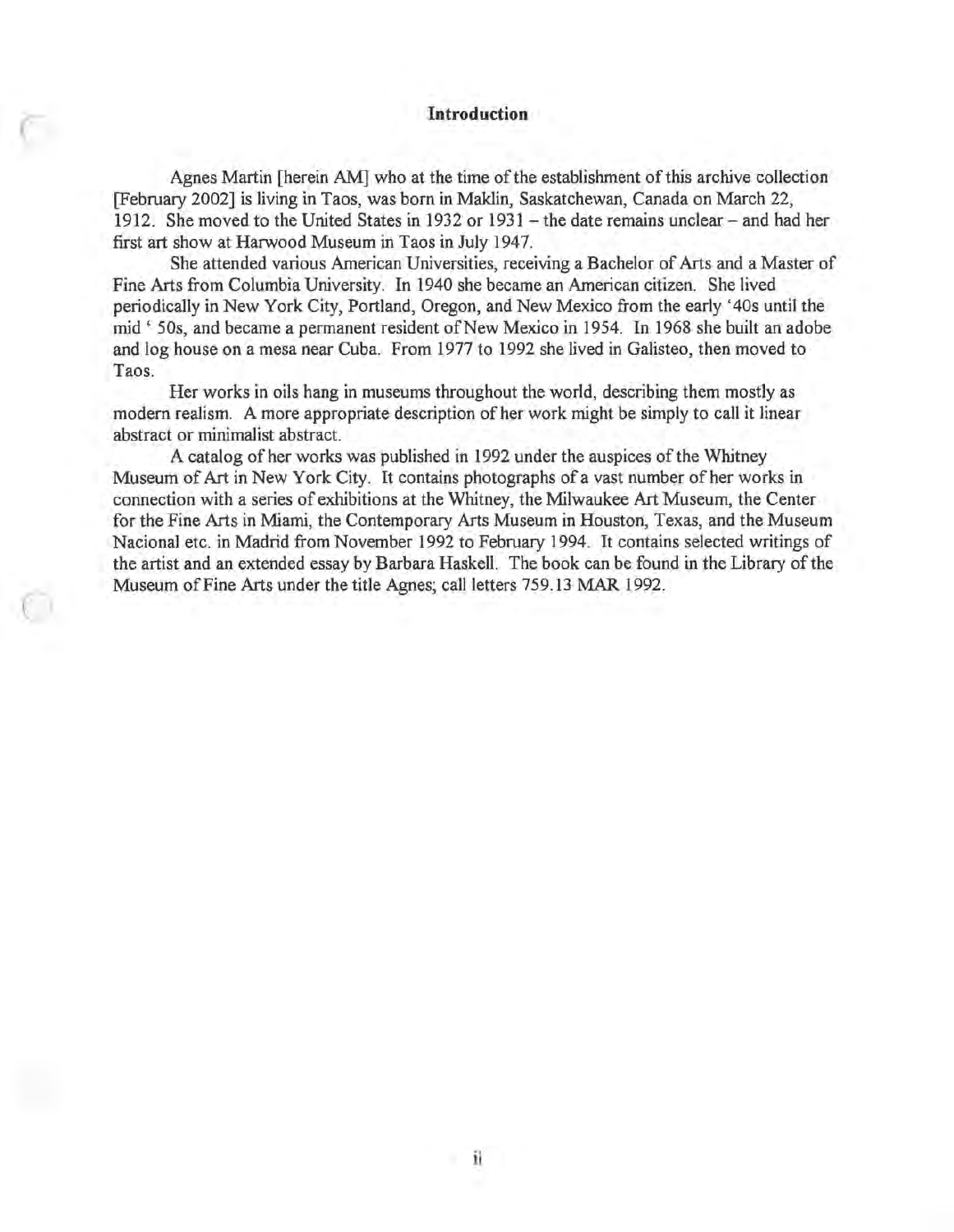### SECTION I

o

### BIOGRAPHIC AND BIBLIOGRAPHIC MATERIAL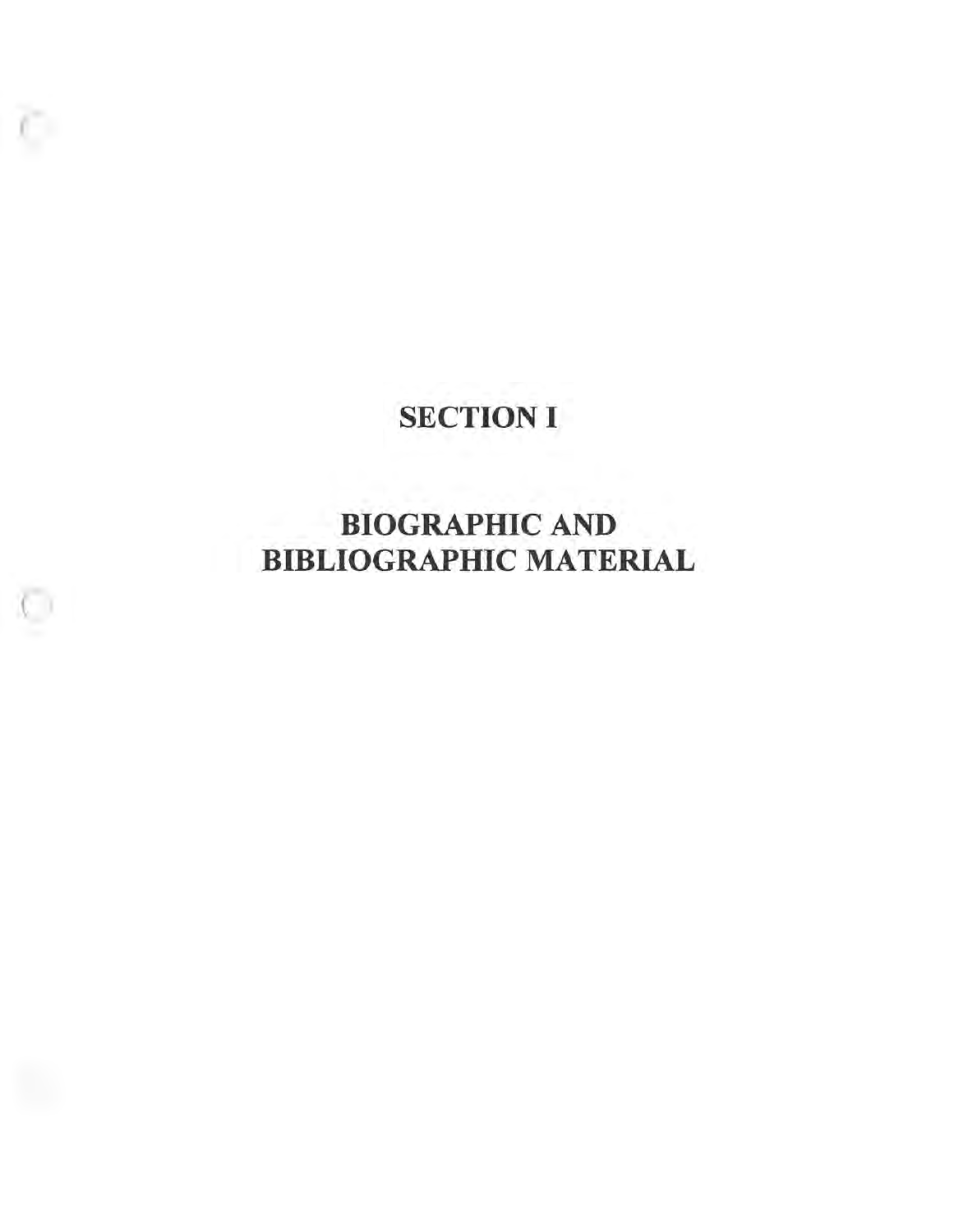- **1.** Biographic information. With various attachments including bibliographic references.
- **2.** Masterpieces from the Collections. Biographic information.
- **3.** Biographic information; individual exhibitions; group exhibitions.
- **4.** Art Index. Reference volume. Numerous references to AM, with sources. 1965-1967.
- **5.** Newspaper clippings; assorted.
- **6.** Exhibition history, chronology, and selected bibliography. Compiled by Kari E. Steeves. Pgs 167-168, 170-182.
- 7. Selected Exhibition History and Bibliography. 3 pgs.
- **8.** Computer print-out. Records 1-70. Works of AM.
- **9.** Pacific Film Archive. University Art Museum. July-September 1995. Loaned by Pace Wildenstein Gallery, New York. Traces career of AM.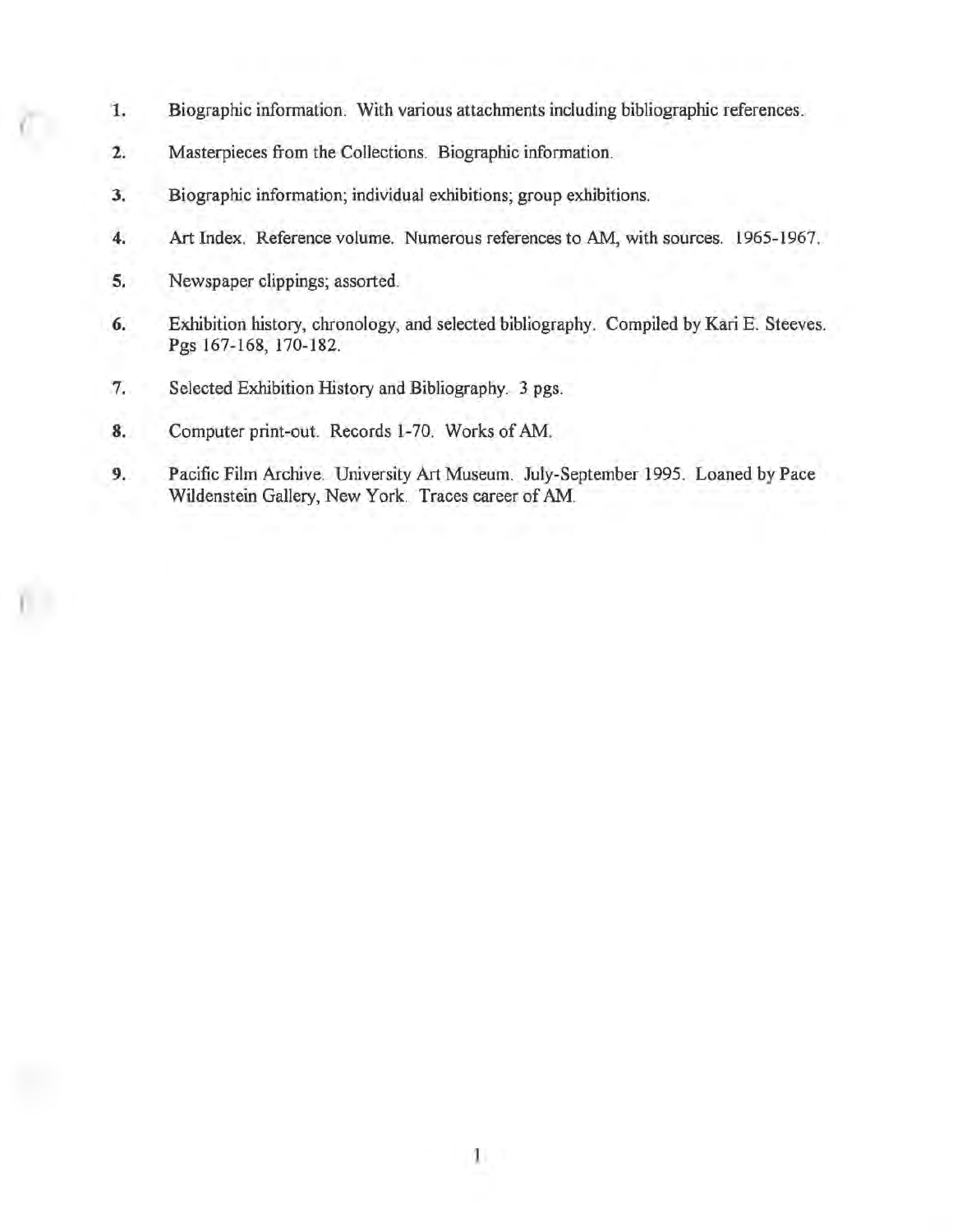**SECTION II** 

 $\subset$ 

**WRITINGS**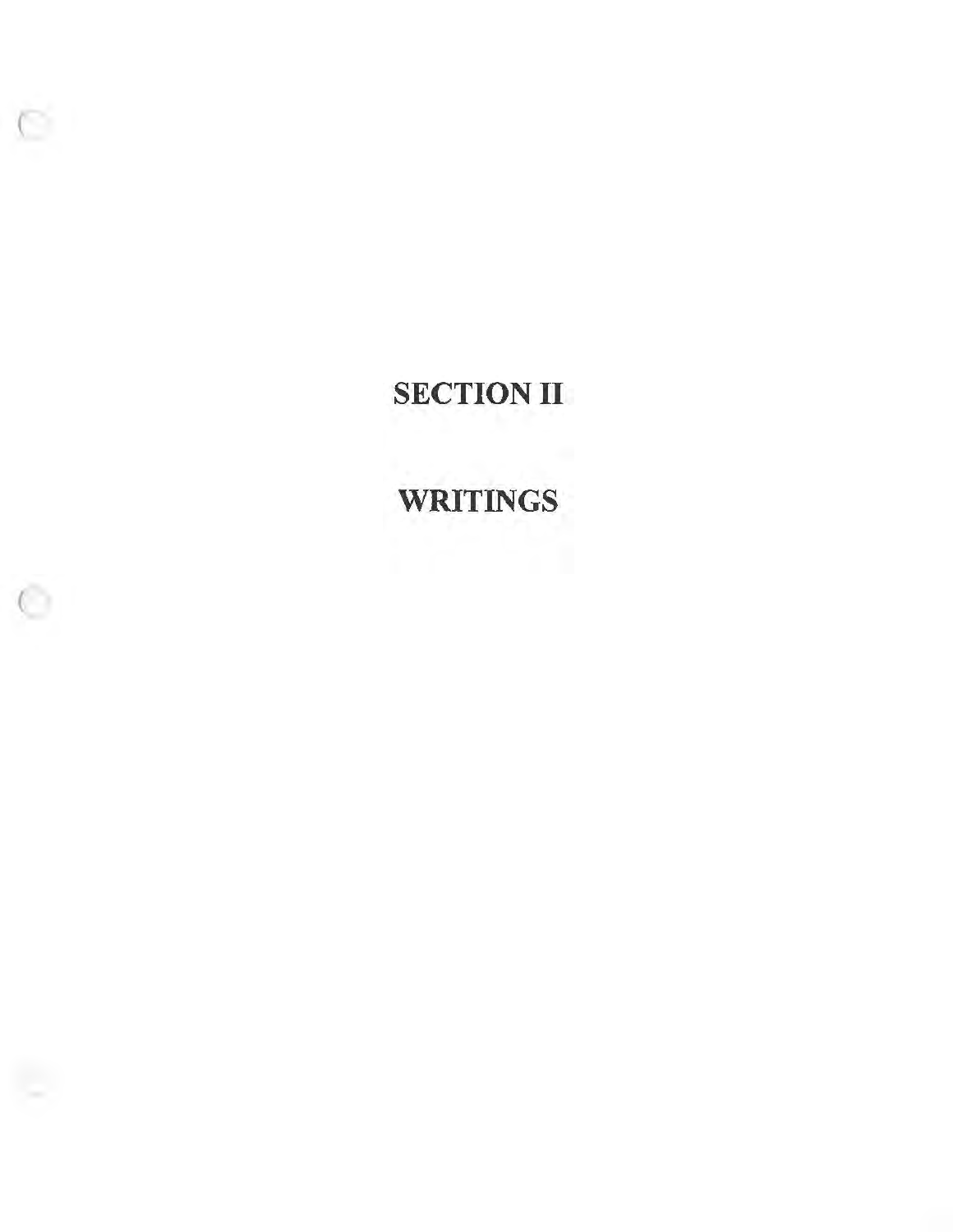[This Section II contains the writings of AM in a variety of forms, including lecture notes.]

- 1. Reflections. By AM. Transcribed and edited by Lizzie Borden. December 1972. From Artform, April 1973. 2 cc.
- 2. Art In America. October 1983. Pg. 132. Art In America. By AM. With photo, head, of artist.
- 3. El Palacio. 95. Fall-Winter 1989. Beauty Is The Mystery of Life. By AM. Sponsored by The Pace Gallery of New York, which represents AM. Pgs. 8-23. Photocopy. Picture of AM by Donald Woodman. [See also folder 7, infra.]

Transcriptions of AM notebook of lecture presented first at The Carnegie Museum of Art on January 7, 1989; then at MFA. Q.v. Folder 7, infra.

4. AM notes for lecture, On the Perfection Underlying Life. Given at the Institute of Contemporary Art, University of Pennsylvania, Philadelphia. 5 pp. 2 cc. February 14, 1973.

*On A Clear Day,* a suite of 30 serigraphs.

With wall label. By Riva Castleman.

C

l

- 5. [No title.] Spiral-bound booklet of transcription of lecture presented by AM at Yale University. April 1976. 3 cc. Photocopies.
	- First paragraph inscribed on cover by AM.
	- Additional copy of contents of booklet. Photocopy. Contains additional pages not found in booklet.
- 6. Profile: Agnes Martin. Vol. 1, No. 2. March 1981. Booklet. 24 pp. Article. On Art and Artists. By AM. Transcripts (2) from video interview tapes produced by Lyn Blumenthal and Kate Horsefield taped at AM's adobe home in Cuba, NM. First tape: September 1974; second: September 1976. Interview by Kate Horsefield.
	- Cover: photo, close-up of face of AM by Joan Boccino.
	- Cover: quotation by AM.
- 7. Reprint from El Palacio [Folder 3, supra.] Embossed.
- 8. Article. The Current of the River of Life Moves Us. [Lecture?] 2 cc. One copy inscribed Kunst Museumjournal. Vol. 2, No. 5, 1991. Amsterdam.
- 9. Pamphlet. [AM] Selected Writings. Whitney Museum of American Art. N.Y.C. Various writings.

Back page: biographic sketch announces show November 6, 1992 to January 31, 1993.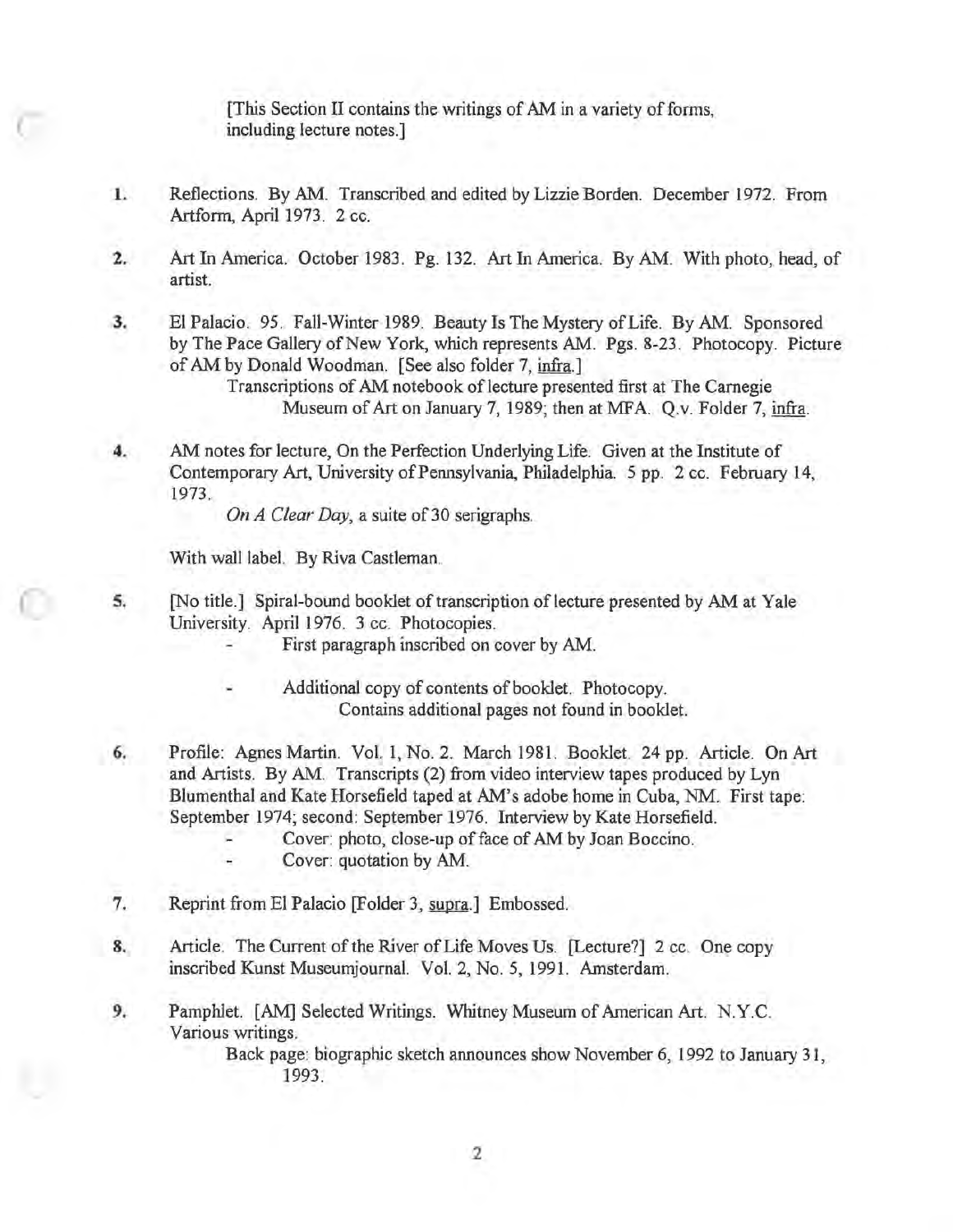10. Announcement. [AM] Talk. St. Francis Auditorium, MFA. March 25, 1994. Presenting works of AM originally at the Whitney Museum, then elsewhere, now at Harwood Museum in Taos. Six pages, typewritten. An interview of AM by David Turner, MFA.

C

 $\subseteq$ 

l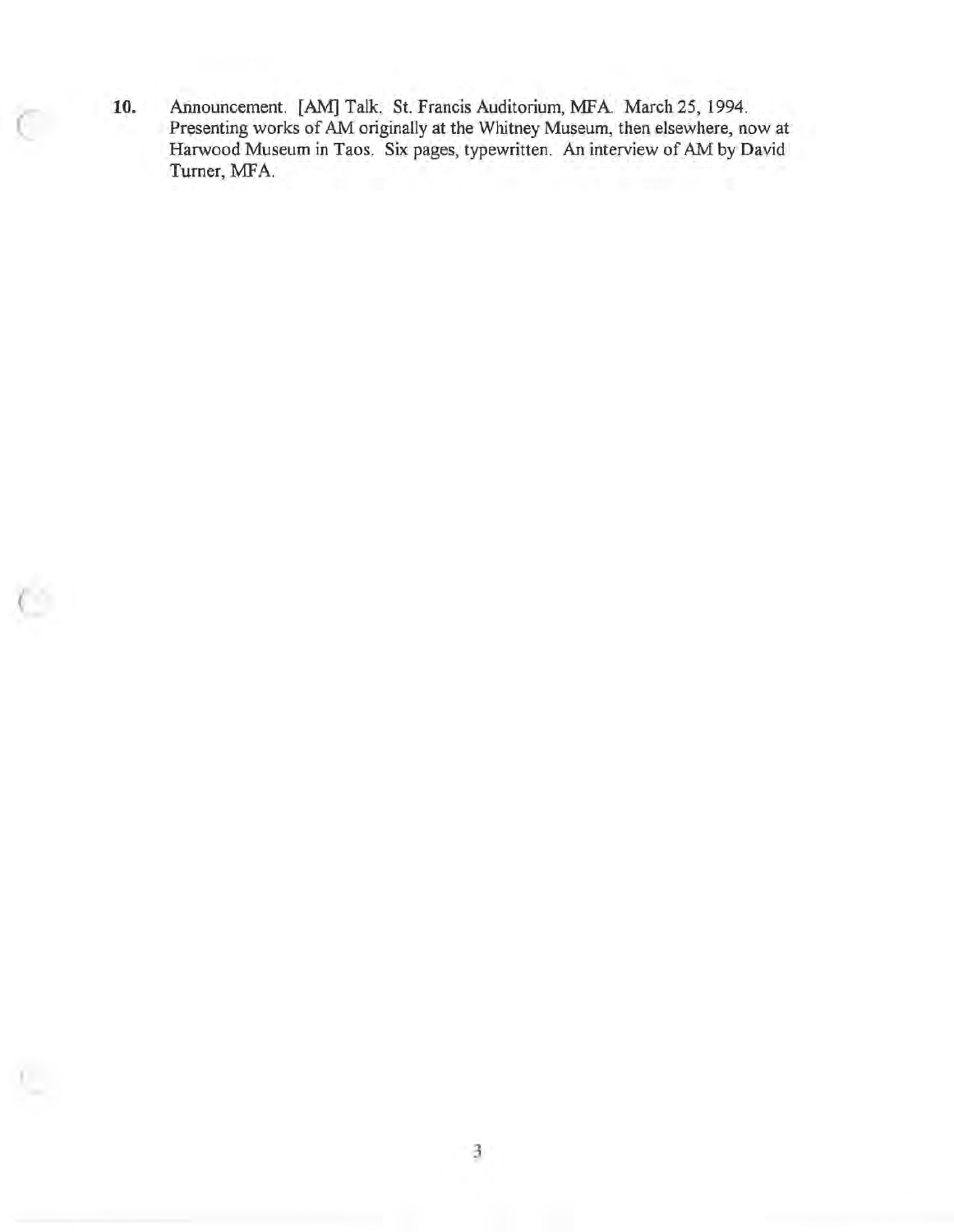### **SECTION III**

 $\sqrt{2}$ 

O

n.

# **GALLERIES, MUSEUMS**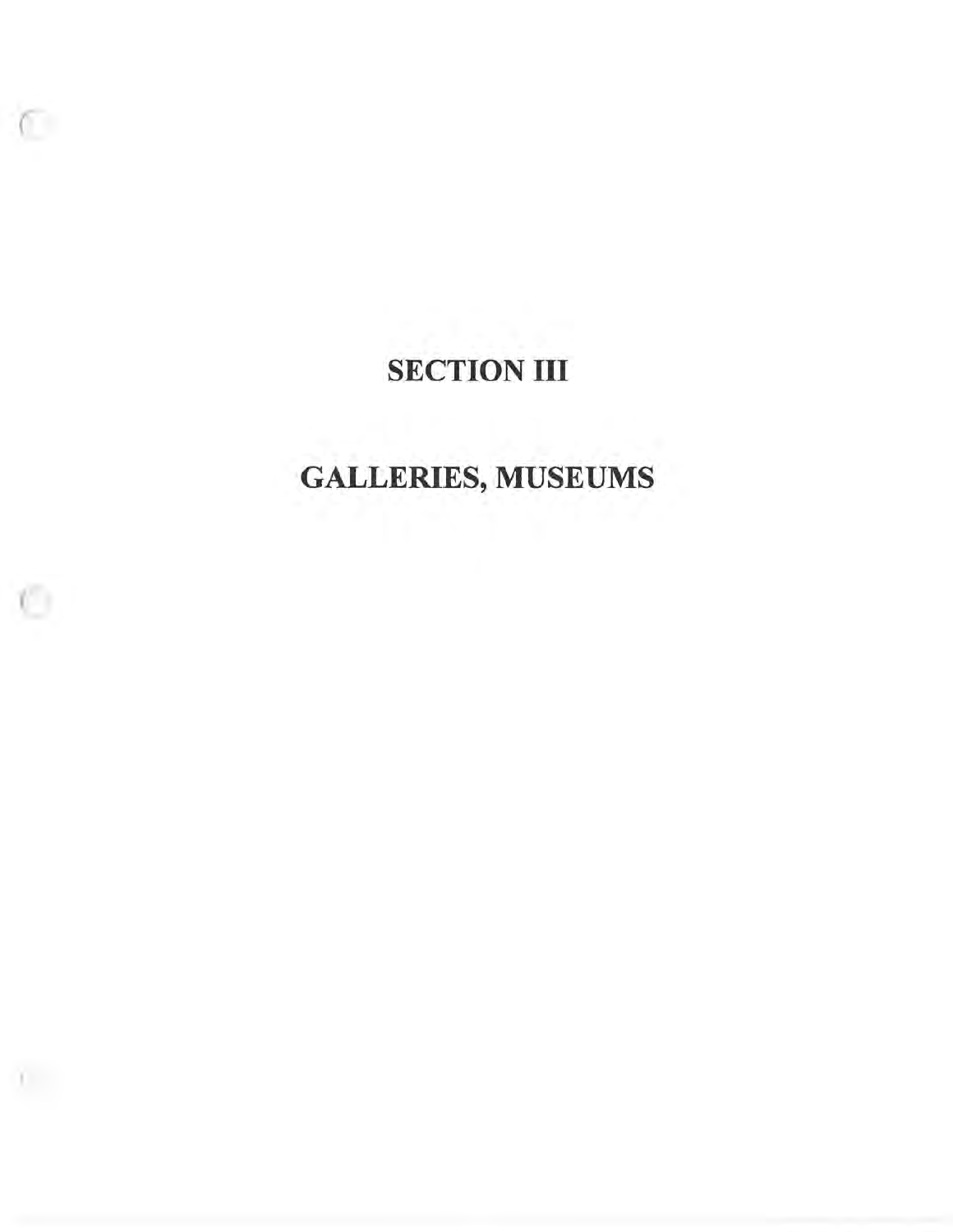#### **1970S**

C

C

**1.** Institute of Contemporary Art. University of Pennsylvania. The Underlying Perfection in Life. A lecture by AM. February 14, 1973.

Catalog. The Cleveland Museum of Art. Four Contemporary Painters. One of them, AM. September 20 - October 29, 1978. Illustrated.

#### **1980s**

**1.** San Francisco Museum of Modem Art. Extract. Photocopy. July 24 - September 7, 1980.

Curriculum vitae; selected exhibitions of AM.

Photo of untitled composition on cover, and on one inner page [poor reproduction].

Roswell Museum and Art Center. 1982 Invitational. Extract. Photocopy. AM a contributing artist.

Photo of two untitled works of AM [poor reproduction of one]. Sets forth locations of various AM works.

Charles Cowles Gallery. N.Y.C. The Heroic Sublime. Lists 10 artists, including AM. June 1986.

Newspaper release. Museum of New Mexico. c. February 1989. Museum to preview AM film February 18 entitled Gabriel. 85-minute color film of New Mexico and Colorado.

Announcement. Fold-over. The Cleveland Museum of Art. AM Recent Works. Show, July 5 - September 10, 1989.

- = Cover: AM work.
- = Article. Biographic essay and study of AM art. By Tom E. Hinson, Curator of Contemporary Art.
- = Back: Biographic chronology; list of selected individual exhibitions; bibliography; AM works in exhibition.

#### **1990-1996**

**3.** Card. The Harwood Foundation Museum, Taos. Show. Taos Modems. Art of the New. 21 artists, including AM. November 6, 1992 to January 16, 1993.

Flyer, photocopy. Charlotte Jackson Fine Art. Santa Fe. Show. Three Women, including AM. June 11-26, 1993.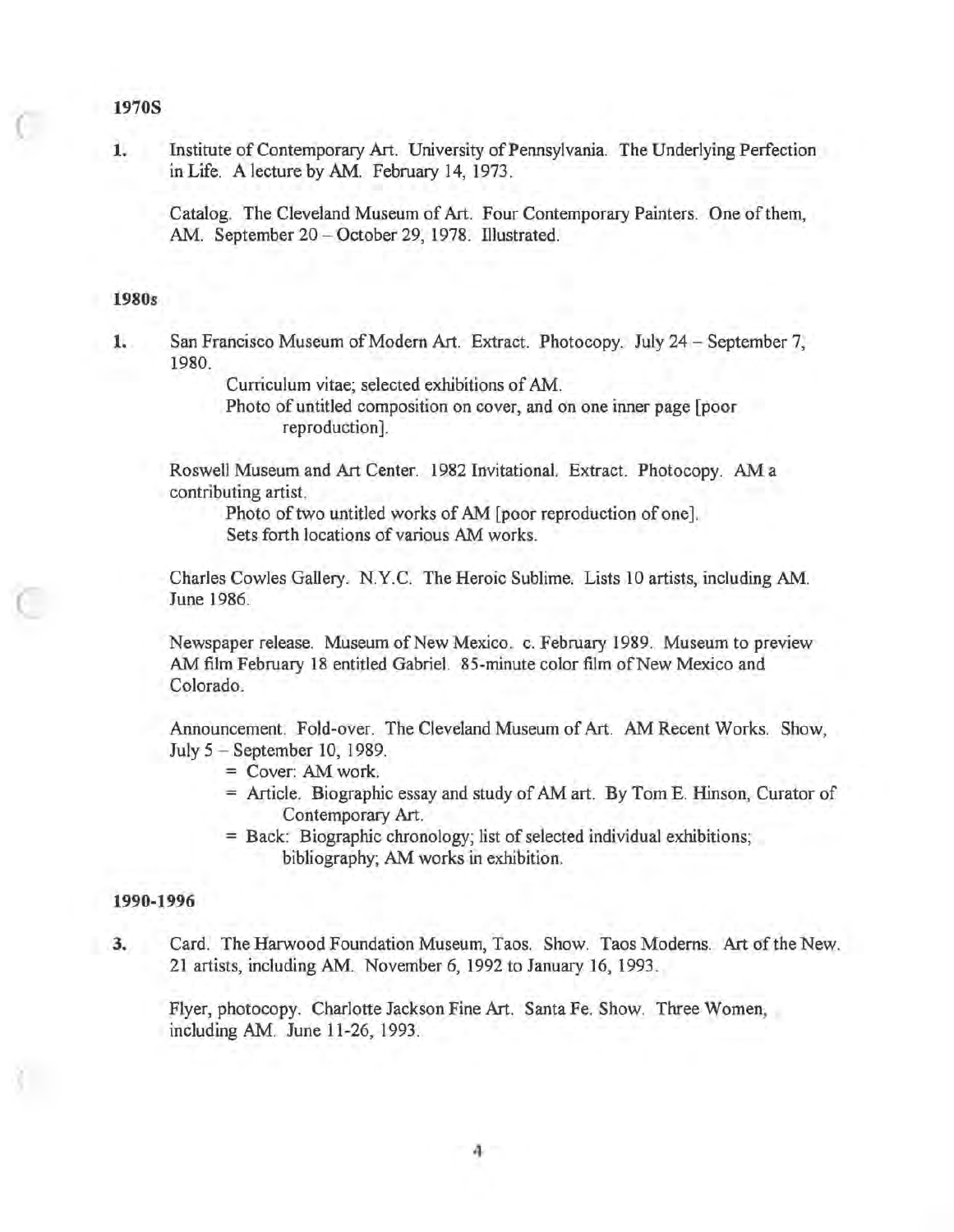Card. Leaflet. Serpentine Gallery. London. Show. AM. September 8 -October 24, 1993.

- Cover: photograph of AM standing.
- Inside cover: quotation of AM.
- Press release. MNM. Announcing AM Retrospective at MFA. March 25 to [no] date], 1994, coming from Whitney Museum in N.Y.C.
- Card. PWG. N.Y.C. Announcing AM Recent Paintings-Drawings and watercolors. March 28-April 27, 1996.
- Card. PWG. Announcing AM Recent Paintings. January 16-February 15, 1997.
- Card, folded. The Harwood Museum. Taos. Announcing opening of AM Gallery. October 31, 1997. 2 cc. With invitation and solicitation. Cover: photograph of AM in Taos, c. 1953. By Mildred Tolbert.

#### **1998-1999**

**4.** 

C

 $\sqrt{2}$ 

(

Catalog. MFA. AM: Works on Paper. May 15-August 24., 1998. Cover: picture of AM works; back: ditto.

- $=$  List of lenders. Pg. 4.
- Various essays. Pgs. 4-33.
- Exhibition checklist. Pg. 44.
- = Selected exhibitions, articles. Pgs. 45-46.
- = Biographic sketch. Pg. 47.

Program. The 25<sup>th</sup> Governor's Awards For Excellence In The Arts. Lists awardees; includes AM. September 25, 1998.

Catalog. Three-fold. UNM Art Museum. The Minimalist Tradition in New Mexico: That Certain Look. Exhibition. June 8 - September 25, 1999.

Notice, letter. Santa Fe Rotary Foundation to all Friends. To honor AM; on October 9, 1999.

Program for October 9.

Brochure. Rotary Foundation. 1999 Distinguished Artist Award: AM.

- = Inside cover: photograph of AM, close-up.
- = Biographic sketch.
- = Past recipients.
- Rotary Foundation officers, board members.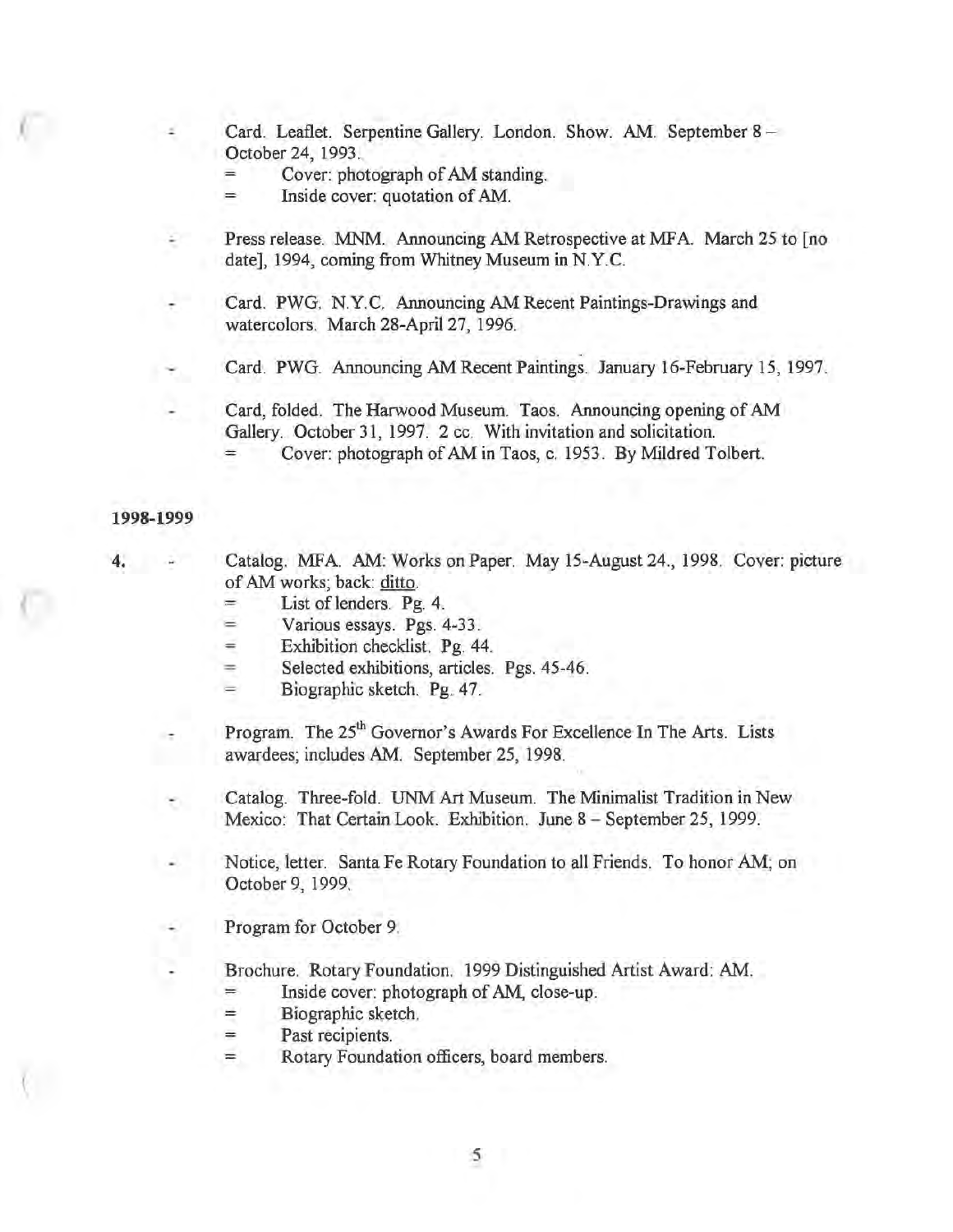Fold-over. Rotary Foundation. Honoring AM.

= Cover: photograph of AM.

**2002** 

**5.** Poster. [AM] Symposium. Harwood Museum of Art. UNM. March 23-June 5.

 $\subset$ 

Yu C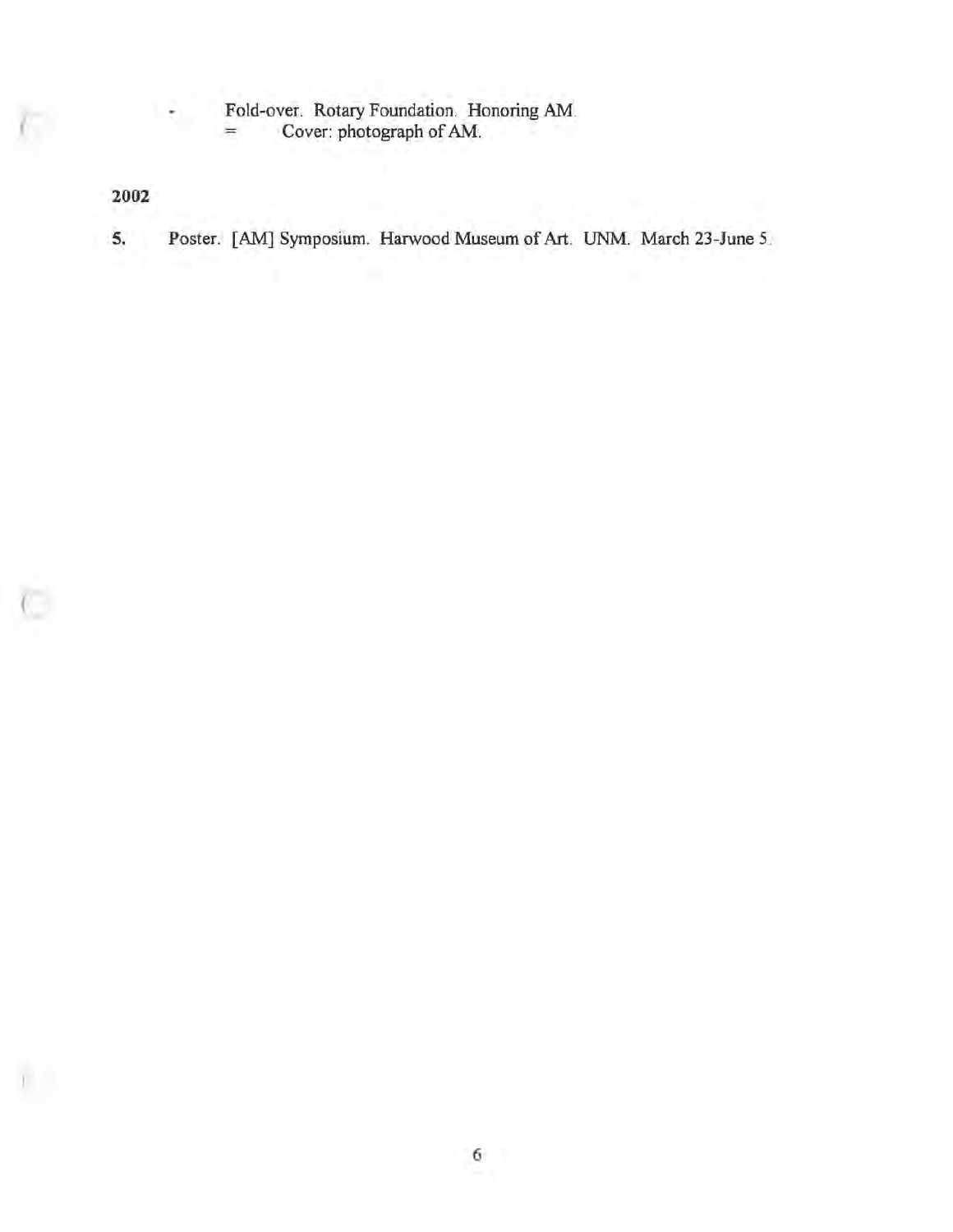### SECTION IV

# ARTICLES: MAGAZINES

 $($ 

 $\sqrt{2}$ 

# NEWSPAPERS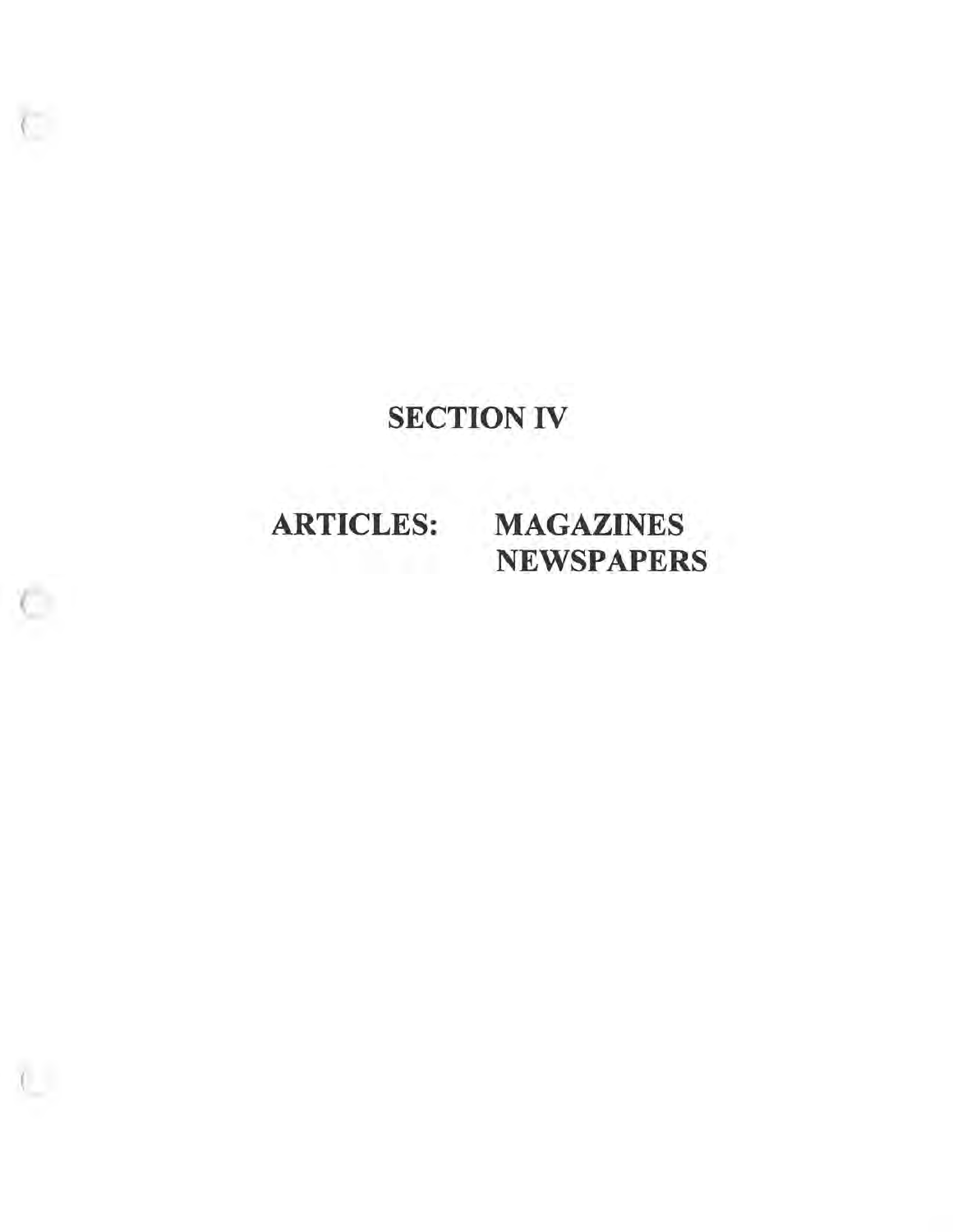#### **A. Magazines**

- 1. Art Forum. June 1971. Article. [AM]: An Appreciation. By Kasha Linville. Pg. 73. Illustrated [poor reproductions]. Photocopy.
	- Ibid. April 1973. Article. [Cover sheet missing.] By Lawrence Alloway. Illustrated [poor reproductions]. Photocopy.
	- Ibid. April 1973. Article. Early Work. By Lizzie Borden. Pgs. 39-44. Illustrated. Photocopy.
- **2.** Originally published in Village Voice. N.Y.C. Article. [AM]: Surrender & Solitude. By Jill Johnson. September 20, 1973. Pgs. 267 to 283. Illustrated. Photocopy.
- **3.** Art International. December 19, 1974. Article. [AM]: The Essential Form: The Committed Life. By Ann Wilson. Illustrated. [Some cropped; poor reproductions.] Photocopy.
- **4.** Art In America. May/June 1975. N.Y.C. Article [brief]. [AM] at Pace. Photocopy.
- 5. ARTNews. September 1976. Article. [AM]: Everything, etc. By John Gruen. Pg. 91- 94. Illustrated. Photocopy.
- **6.**  Art Space. Summer 1979. Article. [AM]: "The Islands." By William Peterson. Pgs. 36-41. Illustrated. Photocopy.
	- Pg. 36: photograph of AM.

 $\mathbb{C}$ 

- Pg. 40: AM writings from her Notebook.
- 7. Art Forum. Summer 1987. Article. "Grey Geese Descending." The Art of [AM]. By Thomas McEvilley. Pgs. 94-99. Illustrated. [Some illegible.] Photocopy.
- **8.** Arts Magazine. Vol. 65. Summer 1991. Article. Painting and Its Others. By Shirley Kaneda. Pgs. 58-64. Illustrations of artists' works, including AM. [Some illegible.] Photocopy.
- **9.** Design Quarterly. No. 154. Winter 1992. Article. An Awareness of Perfection. By John T. Kirk. Pgs. 14-19. Illustrations of artists' works, including AM's. Photocopy.
- 10. Elle Décor. December 1992 January 1993. Fanfare, an article. A Sense of Wonder. At 80, Art-World Legend: AM. Pgs. 20-24. Photocopy. Title pg.: Photograph of AM at work.
- **11.** New Yorker. January 25, 1993. Profile. Life Lines. [AM] By Benita Eisler. Pgs. 70- 83. Illustrated; cartoons.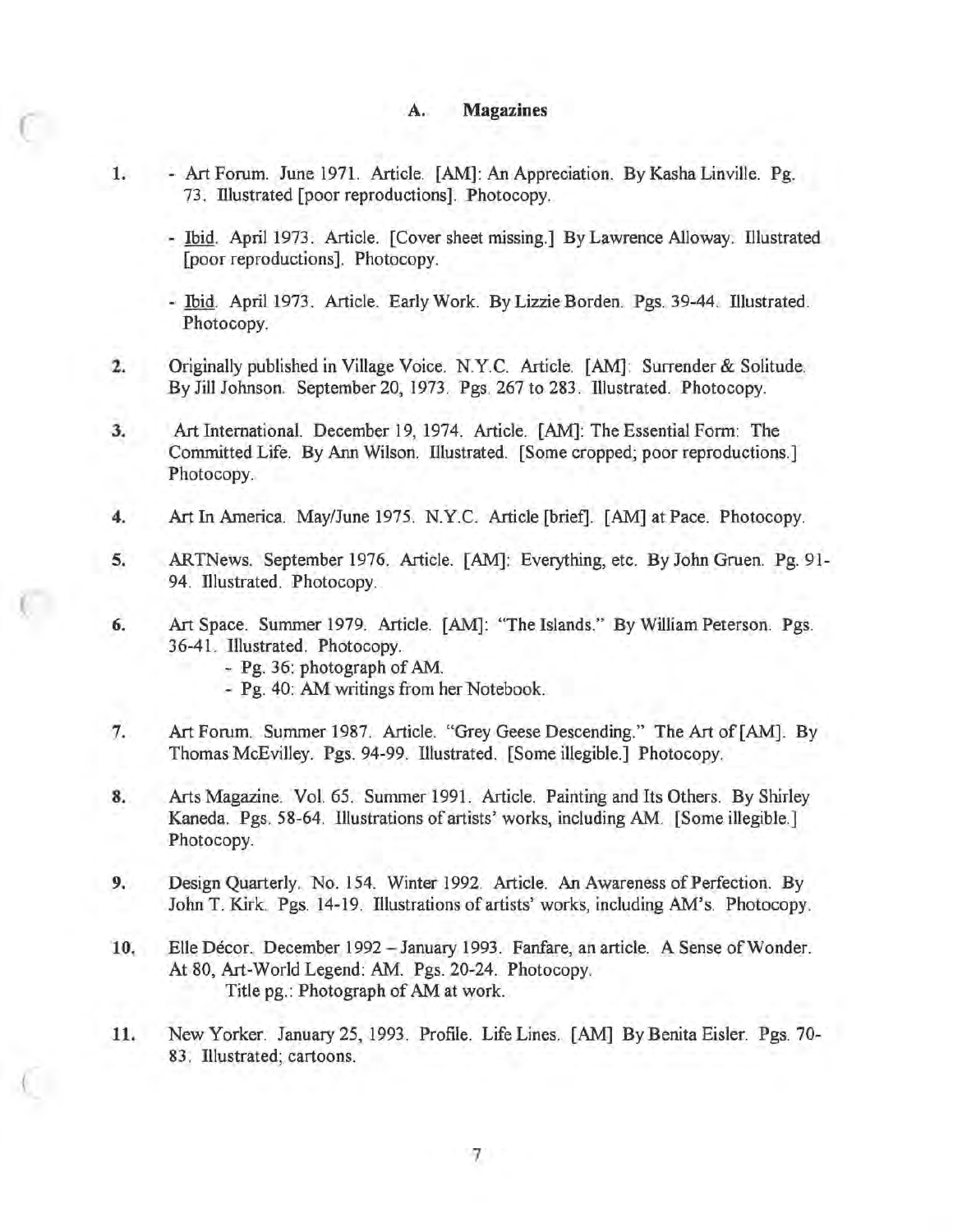**12.** Taos Magazine. Vol. X. No. 1. Jan./Feb. 1993. Article. An Art Legend Returns to Taos. By Sally Eauclaire. Pgs. 3, 34-35. Illustrated. Photo of AM on pg. 34.

C

 $\subset$ 

- **13.** Art Forum. Vol. 31. March 1993. Pg. 92. Short article. AM at Whitney Museum of American Art. Photocopy.
- **14.** ARTFOCUS. Summer 1993. Article. [AM]: A Life For Art. By Virgil Hammock. Pgs. 10-12. Photo of AM. Photocopy.
- **15.** Art in America. May 1996. Article. An Interview With [AM]. By Joan Simon. Pgs. 82-90. Illustrated.
- **16.** Art Forum. Vol. 35. April 1997. Reviews. [AM]. Pace Wildenstein. Column on an AM exhibition.
- 17. THE Magazine. November 1997. Interview of AM by Christine Hemp. Pg. 31. Photocopy.
- **18.** Art-Talk. December 1997. Article: Spotlight. [No attribution.] Photo of AM. Biography of AM. Photocopy.
- **19.**  Tear sheets. Art In America. April 1993. Article. [AM]: All the Way to Heaven. By Holland Cotter. Pgs. 89-97, 149. Illustrated, color. Footnotes.